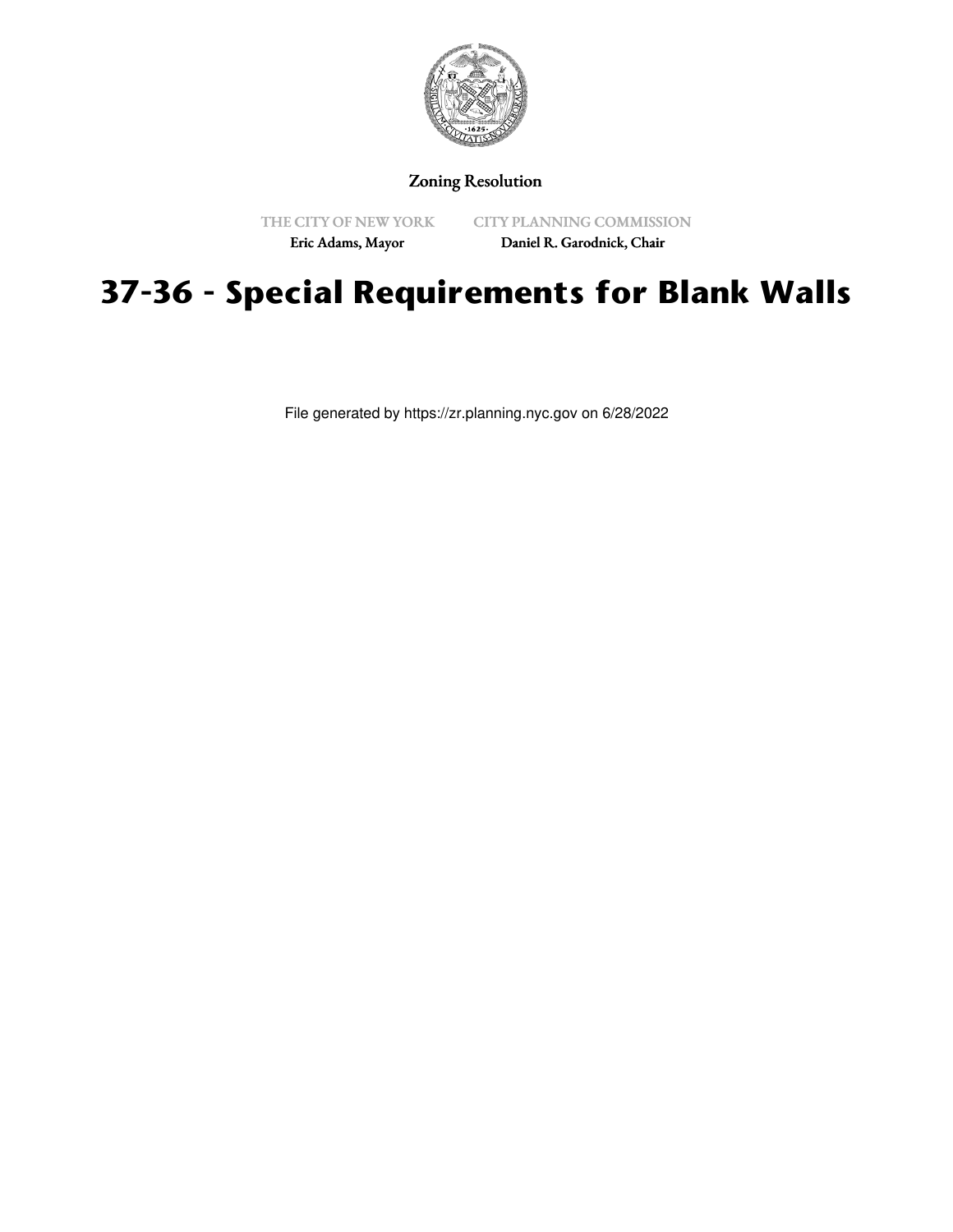## **37-36 - Special Requirements for Blank Walls**

LAST AMENDED 5/12/2021

Where visual mitigation elements are required on a blank wall along the #ground floor level# #street wall# in accordance with other streetscape provisions in this Resolution, such blank wall shall be covered by one or more of the following mitigation elements set forth in this Section.

## **37-361 - Blank wall thresholds**

#### LAST AMENDED 5/12/2021

The height and width of blank walls and the applicable percent coverage of mitigation elements are set forth in this Section. Blank wall surfaces shall be calculated on the #ground floor level# #street wall# except in the #flood zone#, blank wall surfaces shall be calculated between the level of the adjoining sidewalk and the level of the #first story above the flood elevation# as defined in Section 64-11(Definitions).

The different types of blank walls are established below and the type of blank wall that applies is determined by the provisions of each applicable Section.

### (a) Type 1

Where Type 1 blank wall provisions apply, a "blank wall" shall be a #street wall#, or portions thereof, where no transparent materials or entrances or exits are provided below a height of four feet above the level of the adjoining sidewalk, or grade, as applicable, for a continuous width of at least 50 feet.

For such blank walls, at least 70 percent of the surface or linear footage of the blank wall, as applicable, shall be covered by one or more of the options described in Section 37-362 (Mitigation elements).

The maximum width of a portion of such blank wall without visual mitigation elements shall not exceed 10 feet. In addition, where such blank wall exceeds a #street wall# width of 50 feet, such rules shall be applied separately for each 50-foot interval.

#### (b) Type 2

Where Type 2 blank wall provisions apply, a "blank wall" shall be a #street wall#, or portions thereof, where no transparent materials or entrances or exits are provided below a height of four feet above the level of the adjoining sidewalk, or grade, as applicable, for a continuous width of at least 25 feet.

For such blank walls, at least 70 percent of the surface or linear footage of the blank wall, as applicable, shall be covered by one or more of the options described in Section 37-362. In addition, where such blank wall exceeds a #street wall# width of 50 feet, such rules shall be applied separately for each 50-foot interval.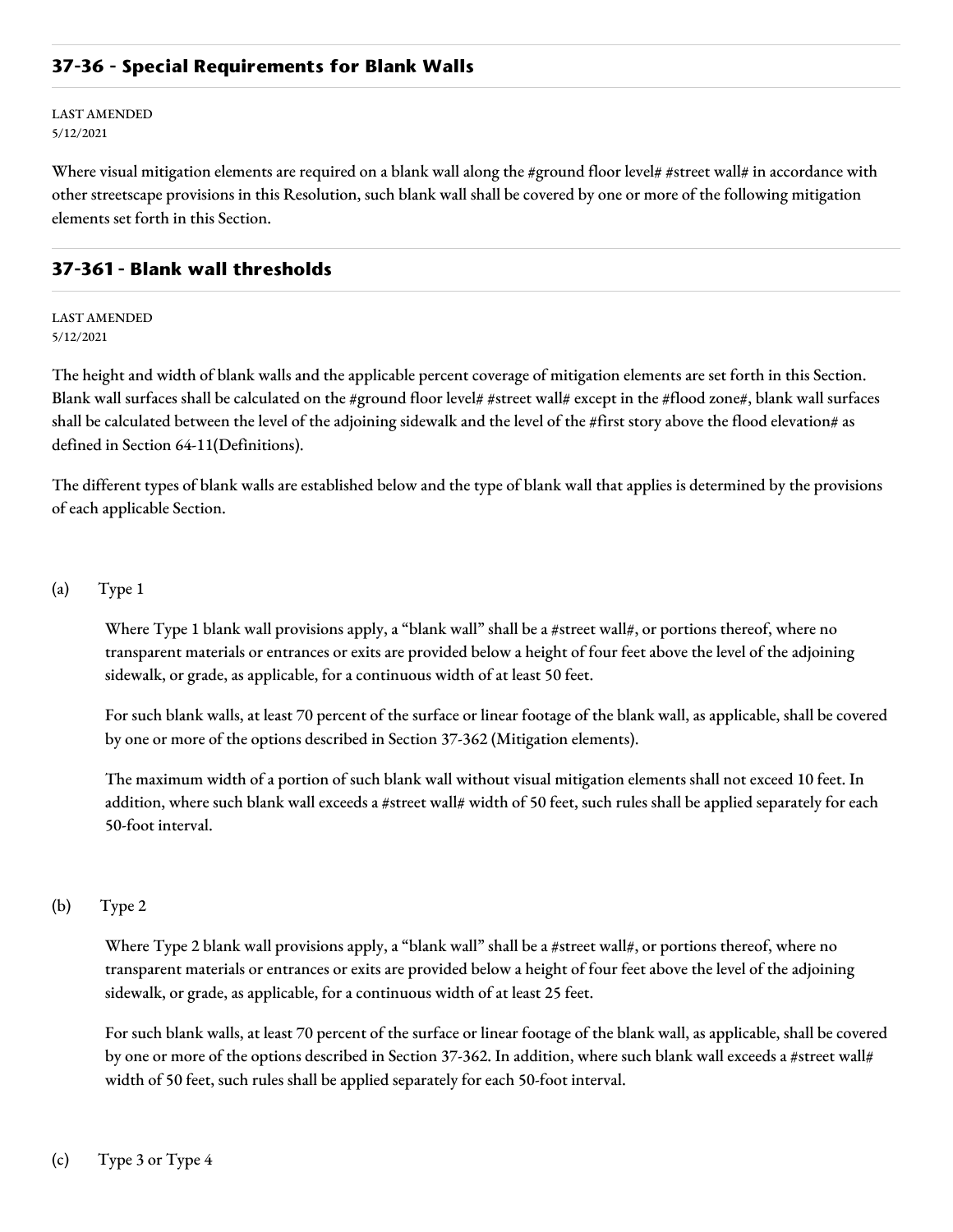Where Type 3 or Type 4 blank wall provisions apply, a "blank wall" shall be a #street wall#, or portions thereof, where no transparent materials or entrances or exits are provided below a height of four feet above the level of the adjoining sidewalk, or grade, as applicable, for a continuous width of at least 15 feet for Type 3 or for a continuous width of at least five feet for Type 4.

For such blank walls, at least 70 percent of the surface or linear footage of the blank wall, as applicable, shall be covered by one or more of the options described in Section 37-362. In addition, where such blank wall exceeds a #street wall# width of 25 feet, such rules shall be applied separately for each 25-foot interval.

# **37-362 - Mitigation elements**

#### LAST AMENDED 5/12/2021

The following mitigation elements shall be provided on the  $\#z$ oning lot $\#$ , except where such elements are permitted within the #street# under other applicable laws or regulations.

## (a) Surface treatment

Where utilized as a visual mitigation element the following shall apply:

(1) Wall treatment

Wall treatment, in the form of permitted #signs#, graphic or sculptural art, decorative screening or latticework, or living plant material shall be provided along the #street wall#. Each linear foot of wall treatment shall constitute one linear foot of the mitigation requirement.

(2) Surface texture

Surface texture that recesses or projects a minimum of one inch from the remaining surface of the #street wall# shall be provided. The height or width of any individual area that recesses or projects shall not be greater than 18 inches. Each linear foot of wall treatment shall constitute one linear foot of the mitigation requirement.

#### (b) Linear treatment

Where utilized as a visual mitigation element the following shall apply:

(1) Planting

Planting, in the form of any combination of perennials, annual flowers, decorative grasses or shrubs, shall be provided in planting beds, raised planting beds or planter boxes in front of the #street wall#. Each foot in width of a planting bed, raised planting bed or planter box, as measured parallel to the #street wall#, shall satisfy one linear foot of the mitigation requirement. Such planting bed, or planter boxes shall extend to a depth of at least three feet, inclusive of any structure containing the planted material. Any individual planted area, including planters spaced not more than one foot apart, shall have a width of at least five feet.

## (2) Benches

Fixed benches, with or without backs, shall be provided in front of the #street wall#. Unobstructed access shall be provided between such benches and an adjoining sidewalk or required circulation paths. Each linear foot of bench, as measured parallel to the #street wall#, shall satisfy one linear foot of the mitigation requirement. Any individual bench shall have a width of at least five feet and no more than 20 feet of benches may be used to fulfill